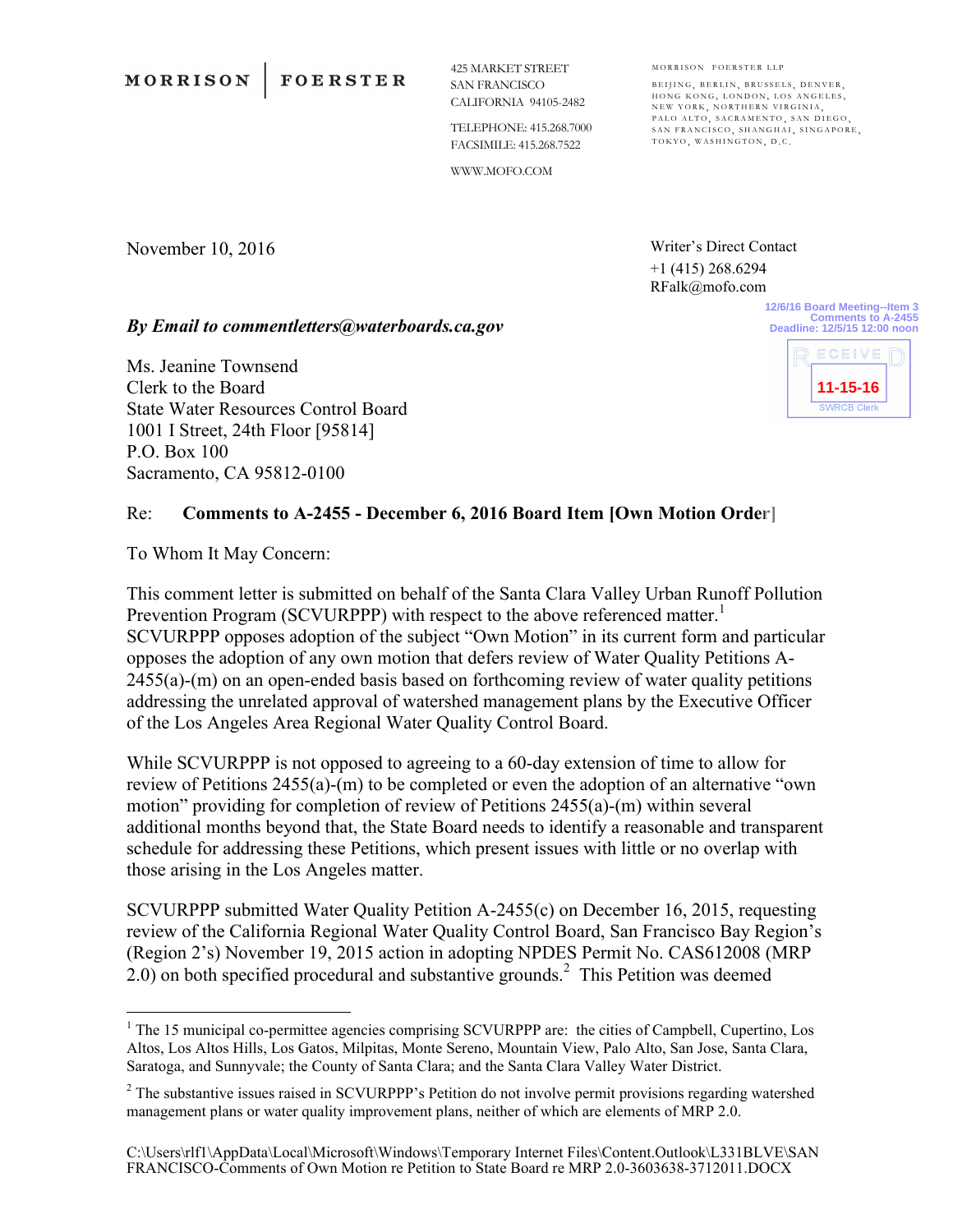## **MORRISON FOERSTER**

State Water Resources Control Board November 10, 2016 Page Two

complete and accepted for review by the State Board on March 15, 2016, just a day before it would have been deemed denied by operation of law, leaving the procedurally flawed and substantively unjustified actions of Region 2 to be reviewed and addressed on a timely basis by the State's courts.<sup>3</sup>

In its March 15, 2016 letter accepting SCVURPPP's Petition for Review and the other associated petitions and "activating" those that had been put into abeyance, the State Board indicated that it "will begin its review" and suggested thereby that it would undertake the review process with diligence and pursue it to conclusion in good faith so as to avoid prejudice to the petitioners (who remain subject to MRP 2.0 and its requirements pending the outcome of the review process).

Now more than a full year has passed since Region 2 adopted MRP 2.0 and over eight months have passed since the State Board decided to exercise its option to activate review while knowing that MRP 2.0's requirements are not subject to a stay. The State Board's lack of meaningful action on this Petition to date and, more so, its proposed Own Motion, which lacks any commitment to completing review within an identified and reasonable timeline (and instead has that timeline turn on review of a different and largely distinct matter which itself lacks a concrete schedule), is now calling its own credibility into question and further prejudicing the petitioners with each passing day. 4

SCVURPPP therefore requests that the State Board remedy this situation by modifying its proposed Own Motion to either commit itself to a measurable timeline for completing review of the A-2455 petitions or to stay MRP 2.0's further effectiveness until such time as the State Board's review is completed along an unspecified timeline.<sup>5</sup>

1

 $3$  To avoid a potential loss of their judicial review rights in the face of the then-imminent statutory deadline for the State Board to determine whether it would grant or deny review, on March 12, 2016, Petitioners requested that their Petition be put into abeyance. However, on March 15, 2016, they were informed by the State Board that their and all other petitions related to MRP 2.0 would be removed from abeyance and activated in light of the State Board's decision to grant review.

<sup>&</sup>lt;sup>4</sup> Having relied on the State Board "initiating" review for almost nine months, SCVURPPP's members want to be clear that they are not requesting that the State Board now summarily deny or allow their Petition to be deemed denied so that they can now pursue the matter in the courts at this late point – indeed, SCVURPPP has instead separately requested that it be placed back into abeyance to avoid having to evaluate such an alternative course of action on a near term basis and to provide for a reasonable amount for the State Board to review the matter pursuant to a more appropriately framed own motion and/or stay.

 $<sup>5</sup>$  The State Board can issue such a stay on its own motion.</sup>